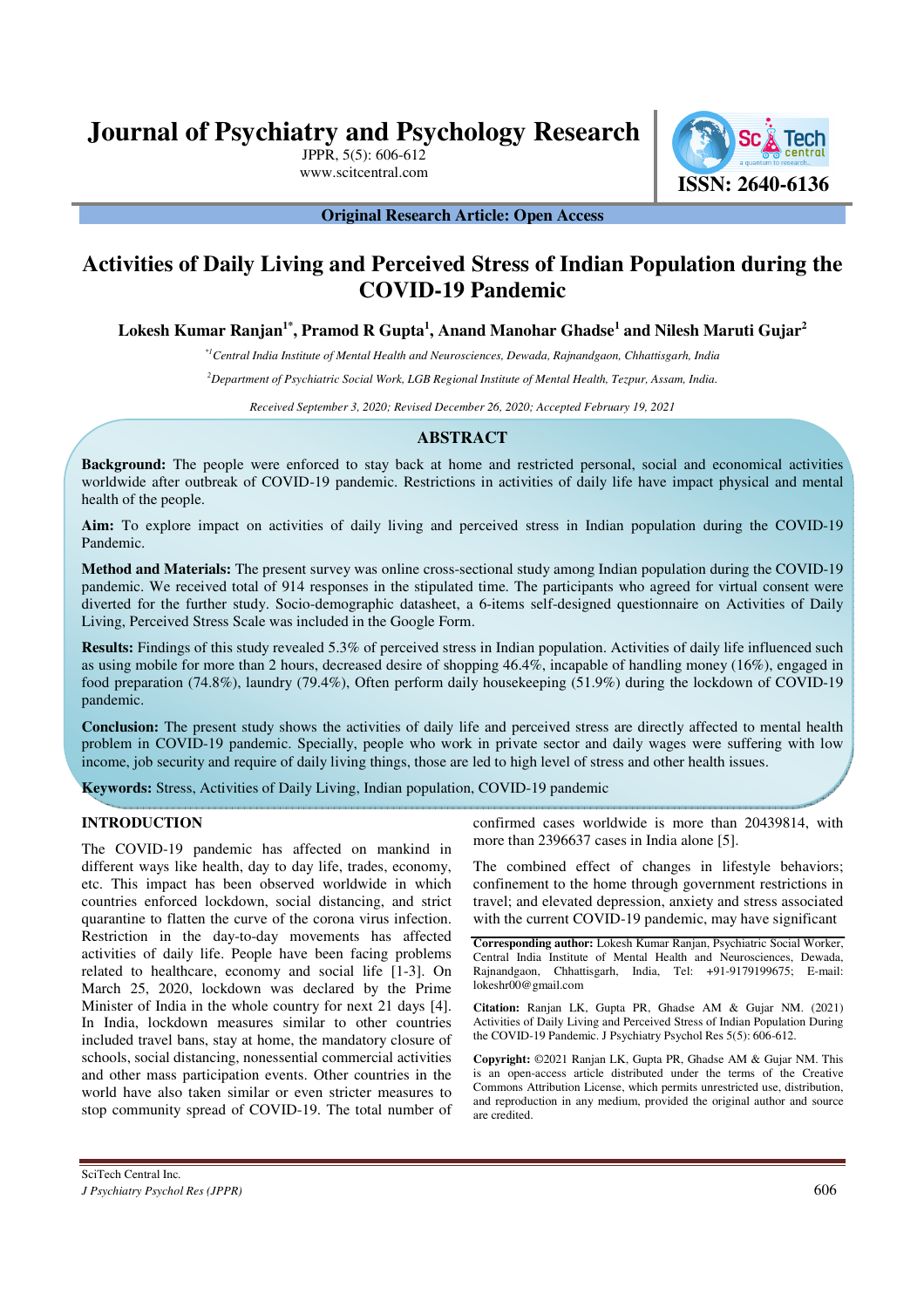negative impacts on sleep [6]. Those people in self-isolation and stay at home, they are restricted of maintaining contact with loved ones, their daily life routines are dramatically changed, and people normally engage in everyday activities impact their health and well-being [7]. In India, the work in an urban areas informal economy is alternating, during COVID-19 pandemic marked by low-skill requirements, low wages, severe struggle, and regular job insecurity [8]. COVID-19 pandemic is especially relevant for those people in self-isolation or quarantine, where facing of income issues, psychological distress, depression, anxiety fear, and anger may manifest [9]. The pandemic threatened the existence of the individuals to a great extent, worry, sleep disturbances and affected their mental status negatively [10]. The public are returning to work after the concern about virus exposure, they worry about delays in work time and subsequent deprivation of their anticipated income explains the high-stress level [11]. The people were facing a pandemic with no vaccination would result in fear of the unknown making them anxious and stressed. Keeping in mind the concerns regarding psychological distress raised in their around [12]. There is need to see the how people are managing their lives during the enforced lockdown after outbreak of COVID-19 pandemic. Our study aimed to study the impact of COVID-19 pandemic on activities of daily living and perceived stress in Indian population.

### **MATERIALS AND METHODS**

The present study was a cross-sectional online survey conducted through Google Forms web survey platform. The Google Forms link of the questionnaire was sent through WhatsApp and other social media to the contacts of the participations. Google Forms offers the advantage of submitting the response when maintaining secrecy. Participants were assured that their responses would be kept confidential and utilized only for the research. The survey started to be applied on April 25, 07:13 h, and ended on May 26, 09:48 h (IST). The survey link clearly stated that the participants can draw their participation back at any time before submission of his/ her response and also, they will be provided an informed consent. The survey could reach up to 24 states of India. A total of 914 Indian subjects have completed this online survey by the predetermined time and sample. The study was approved by the Ethics Review Board of Central India Institute of Mental Health and Neurosciences, Rajnandgoan, Chhattisgarh, before the start of collecting data. Participants of both the genders, aged between 18 to 65 years, able to read and understand Hindi and English language, participants with online informed consent were included.

### **Tools used**

**Socio-demographic datasheet:** The socio-demographic datasheet was developed for the present study consisted of variables like age, sex, education, occupation, family types, etc.

**Perceived Stress Scale (PSS) [13]:** The PSS is the most widely used psychological instrument for measuring the perception of stress during the last month. It is a measure of the degree to which situations in one's life are appraised as stressful. The scale had 10 items and each item provides five response options: never, almost never, sometimes, fairly often, and very often. Items n. 1, 2, 3, 6, 9 and 10 are scored from 0 to 4; items n. 4, 5, 7 and 8 are scored reversely, from 4 to 0. The scores range between 0 and 40. Higher score indicated that high perceived stress.

### **DATA ANALYSIS**

The statistical analysis was done using Statistical Packages for the Social Science (SPSS)-16 software package for windows. For socio-demographic variables, descriptive statistics were used such as frequency, percentage, mean, and standard deviation (SD).

### **RESULTS**

**Table 1** reveals the socio-demographic details of the participants. The mean and SD score of hospital staff was 29.64±6.44 with age range between 18-75 years. More than half (66.1%) of the participants were male, majority (44.9%) of the participants had completed post-graduate education, maximum (49.0%) of them were working in private sectors. Most (86.1%) of the participants belonged to nuclear family. More than half (51.0%) of the participants were belonging to urban areas.

**Table 2** shows that activities of daily living of the respondents in during the lockdown of COVID-19 pandemic. The most of 88.0 % participants were used mobile more than one hour. Almost half 46.4% reporting desire of shopping was decreased. Majority of 74.8 % Participants ware independent plan, prepare and serve food at home. Most of half 51.9 % reporting that they were performed daily task like- dishwashing and bed making and other household work. Participants were 79.4 % doing personal laundry work. Participants reported that16.0 % was incapable of handling money and financial issues during the lockdown of COVID-19 pandemic.

**Table 3** reports that the mean and SD score of stress in general population were 16.81±5.51 and this table also reports the prevalence of perceived stress during the lockdown of COVID-19 pandemic in general population based on perceived stress scale scores at high perceived stress level. The results showed 25.2% of low stress, 69.6%

**Activities of daily living:** A 6-items self-designed questionnaire was used for the purpose of the study. Activities of daily living included mobile use, shopping, food preparation, housekeeping, laundry, and finance. The questionnaire included questions about on activities of daily living life impact of COVID-19 pandemic on the general population.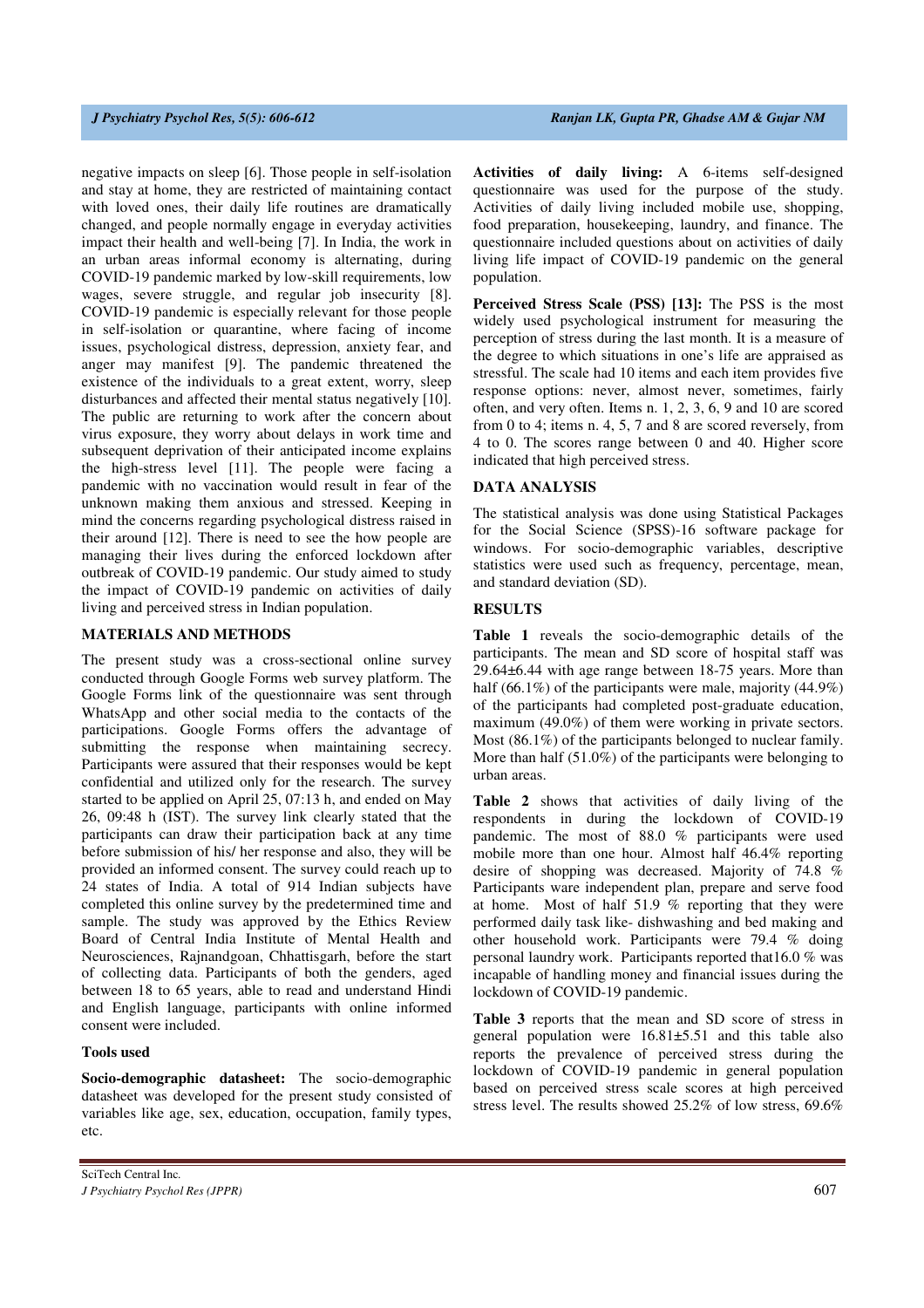of moderate stress and 5.3% of high perceived stress during the lockdown of COVID-19 pandemic in general population.

**Table 4** shows the prevalence of perceived stress level on the profession. On stress level were found to be 69.0% moderate level and 6.5% high level of stress in private employees, 77.1% moderate level and 2.1% high level of stress in government employees, 73.8% moderate level and 7.1% high level of stress in businessman, 65.8% moderate level and 2.6% high level of stress in student, 66.7% moderate level and 6.7% high level of stress in house wife and 66.8% moderate level and 31.2% high level of stress in labor. The table shows among different professions, labor, private employees, businessman and housewife were found perceived high level of stress.

| <b>Variables</b> |                    | $(Mean \pm SD)$          |  |  |  |
|------------------|--------------------|--------------------------|--|--|--|
| Age              |                    | 29.64±6.44 (range 19-75) |  |  |  |
|                  |                    | $N(\%)$                  |  |  |  |
| Gender           | Male               | 604 (66.1%)              |  |  |  |
|                  | Female             | 310 (33.9%)              |  |  |  |
| Education        | $10^{\text{th}}$   | 30 (3.3%)                |  |  |  |
|                  | $12^{th}$          | 78 (8.5%)                |  |  |  |
|                  | Graduate           | 344 (37.6%)              |  |  |  |
|                  | Postgraduate       | 410 (44.9%)              |  |  |  |
|                  | Ph. D              | 52 (5.7%)                |  |  |  |
| Marital          | Married            | 410 (44.9%)              |  |  |  |
| <b>Status</b>    | Unmarried          | 500 (54.7%)              |  |  |  |
|                  | Widow              | $4(0.4\%)$               |  |  |  |
|                  | Private Employee   | 448 (49.0%)              |  |  |  |
|                  | Govt. Employee     | 144(15.8%)               |  |  |  |
| Occupation       | <b>Businessman</b> | 42 (4.6%)                |  |  |  |
|                  | Student            | 234 (25.6%)              |  |  |  |
|                  | Housewife          | $30(3.3\%)$              |  |  |  |
|                  | Labour             | 16 $(1.8%)$              |  |  |  |
| Family           | Joint              | 127 (13.9%)              |  |  |  |
| <b>Types</b>     | Nuclear            | 787 (86.1%)              |  |  |  |
| Domicile         | Rural              | 328 (35.9%)              |  |  |  |
|                  | Urban              | 466 (51.0%)              |  |  |  |
|                  | Semi-urban         | 120 (13.1%)              |  |  |  |

**Table 1.** Socio-demographic profile of the participants (N=914).

*SD: Standard deviation; N: Number (914); %: Percentage (100%)*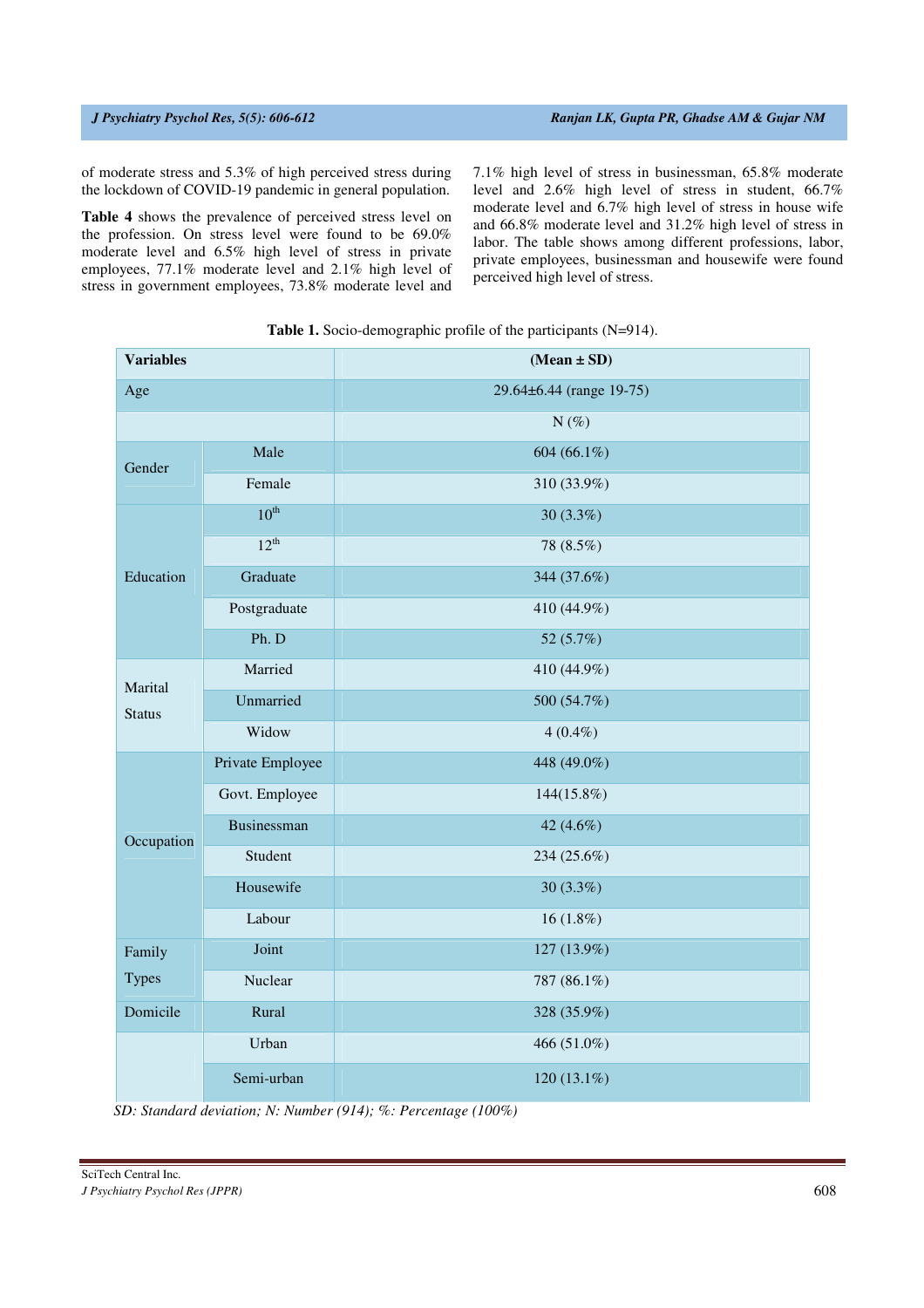| <b>Activities of daily living</b> |                                                                     | $N(\%)$     |
|-----------------------------------|---------------------------------------------------------------------|-------------|
| <b>Use of Mobile</b>              | Less than 2 h                                                       | 110 (12.0%) |
|                                   | More than 2 h                                                       | 804 (88.0%) |
|                                   | Desire of Shopping<br>Increased                                     | 114 (12.5%) |
| <b>Shopping</b>                   | Desire of Shopping<br>Decreased                                     | 424 (46.4%) |
|                                   | No changes in<br>shopping desire                                    | 376 (41.1%) |
| <b>Food Preparation</b>           | Independent plan,<br>prepare & serve food                           | 684 (74.8%) |
|                                   | Dependent on others                                                 | 230 (25.2%) |
|                                   | Perform daily task<br>like-dishwashing &<br>bed making              | 474 (51.9%) |
| Housekeeping                      | Sometime<br>participate in<br>household work                        | 408 (44.6%) |
|                                   | Does not participate<br>in household work                           | 32 (3.5%)   |
| <b>Laundry</b>                    | Does personal<br>laundry completely                                 | 726 (79.4%) |
|                                   | Dependent on others                                                 | 188 (20.6%) |
| <b>Finance</b>                    | Manage financial<br>issue & day to day<br>purchase<br>independently | 768 (84.0%) |
|                                   | Incapable of<br>handling money                                      | 146 (16.0%) |

Table 2. Activities of daily living of the participants during COVID-19 pandemic (N=914).

*N: Number (914); %: percentage (100%)*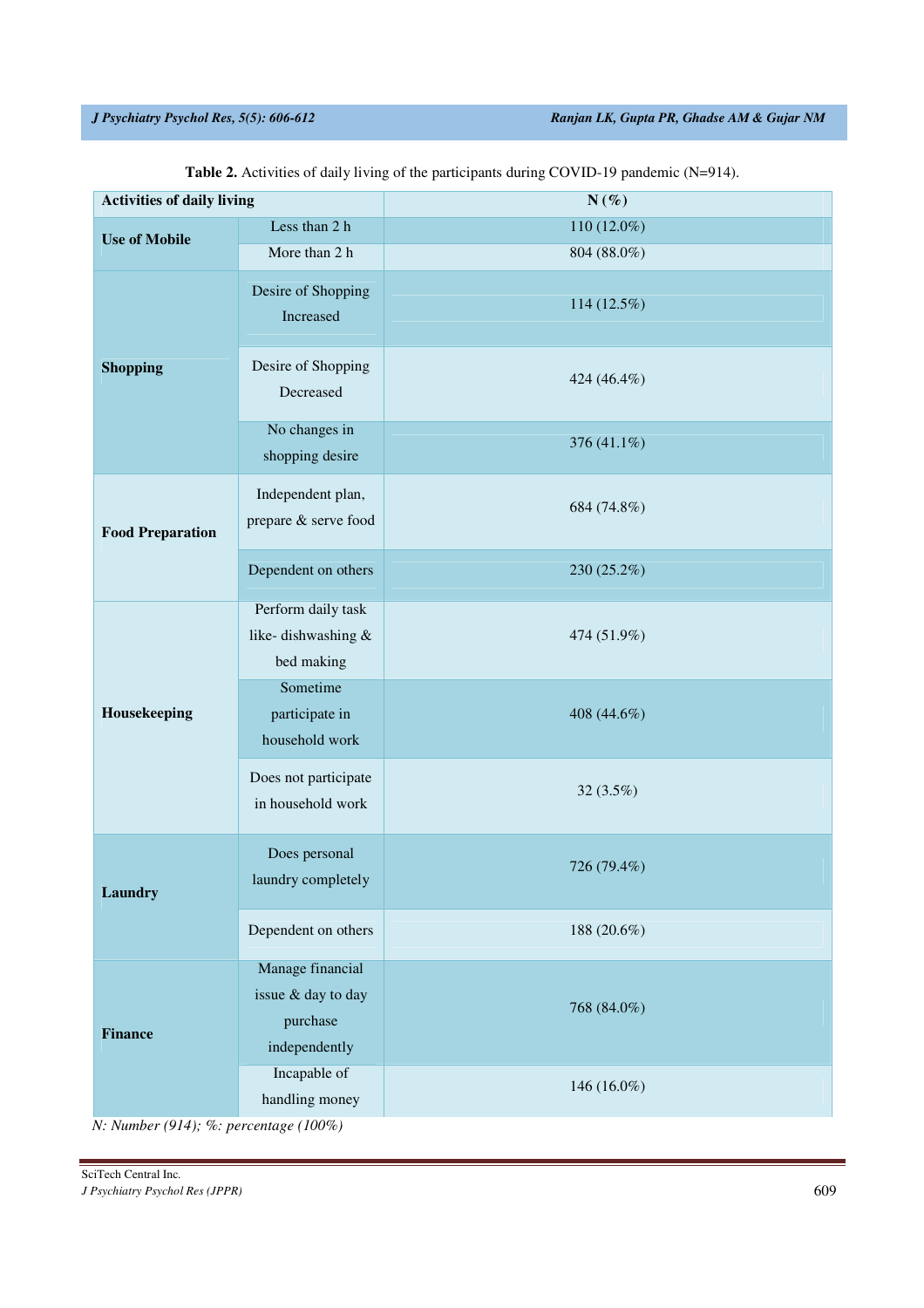**Table 3.** Perceived stress of the participants during the COVID-19 pandemic.

| <b>Variables</b>             | $N(\%)$       | (Mean±SD)        |
|------------------------------|---------------|------------------|
| Low stress                   | $230(25.2\%)$ |                  |
| <b>Moderate stress</b>       | $636(69.6\%)$ | $16.81 \pm 5.51$ |
| <b>High perceived stress</b> | 48 $(5.3\%)$  |                  |

*SD: Standard deviation; N: Number (914); %: Percentage (100%)* 

| <b>Variables</b>                   | <b>Private</b><br><b>Employee</b><br>$N = 448$ | Govt.<br><b>Employee</b><br>$N = 144$ | <b>Business</b><br>$N=42$ | <b>Student</b><br>$N = 234$ | <b>Housewife</b><br>$N=30$ | Labour<br>$N=16$ |
|------------------------------------|------------------------------------------------|---------------------------------------|---------------------------|-----------------------------|----------------------------|------------------|
| <b>Low Stress</b><br>level         | $110(24.6\%)$                                  | $30(20.8\%)$                          | $8(19.0\%)$               | 74 (31.6%)                  | 8(26.7%)                   | $0(0\%)$         |
| Moderate<br><b>Stress Level</b>    | $309(69.0\%)$                                  | $111(77.1\%)$                         | $31(73.8\%)$              | 154(65.8%)                  | 20(66.7%)                  | 11 $(66.8\%)$    |
| <b>High Stress</b><br><b>Level</b> | $29(6.5\%)$                                    | $3(2.1\%)$                            | $3(7.1\%)$                | $6(2.6\%)$                  | $2(6.7\%)$                 | $5(31.2\%)$      |

**Table 4.** Distribution of stress level among profession of participants.

*N: Number; %: Percentage (100%)* 

# **DISCUSSION**

The present study found 88.0 % participants were used mobile more than two-hour, 46.4% reporting desire of shopping was decreased, 74.8% Participants ware independent plan, prepare and serve food at home, 51.9 % reporting that performed daily task like- dishwashing and bed making and other household work, 79.4 % doing personal laundry work, 16.0 % was incapable of handling money and financial issues during the lockdown of COVID-19 pandemic. Some similar study supported it; majority of the people were worried about the financial loss they were incurring during the period of lockdown [10]. The restriction of mobility can act as a difficulty in obtaining daily-life necessary supplies, potential financial losses, and access to conflicting and inadequate information on the Internet [14,15]. The COVID-19 outbreak has led to diversified mental health responses depending on the individual's strengths and weaknesses [16]. People were affected on physical activity, their work and income during COVID-19 pandemic [17]. People are restricted of maintaining contact with loved ones, their daily routines are dramatically changed, and engage in everyday activities impact their health and well-being [6].

The present study has also found that 25.2% of low stress, 69.6% of moderate stress and 5.3% of high perceived stress during the lockdown of COVID-19 pandemic in general population. Result also found that higher level of the stress has in labour (31.2%), private employees (6.5%), businessman (7.1%) and housewife (6.7%). Some similar study supported it, high rates of anxiety, insomnia, perceived stress and adjustment outcomes found during the lockdown of COVID-19 in the Italian of general population [18]. The psychosocial stress was perceived, and participants presented high levels of perceived distress in the general population [14]. This could be associated with high levels of anxiety and stress because of isolation, indicating adverse mental health [19]. The mental health impact on the noninfected community, revealing significant psychiatric morbidities during the SARS outbreak [20]. Those people in self-isolation or quarantine, where feelings of stress, anxiety, depression, fear, guilt, and anger may manifest [6]. People had trauma-related distress symptoms and significantly higher psychological distress in women and young adult population [21]. Among different professions, students and healthcare professionals were found to suffering from stress, anxiety, and depression more than others and normal ranges found in mental health professionals [22].

# **LIMITATIONS**

The present study has some limitations; the size of the sample in some profession groups was quite small.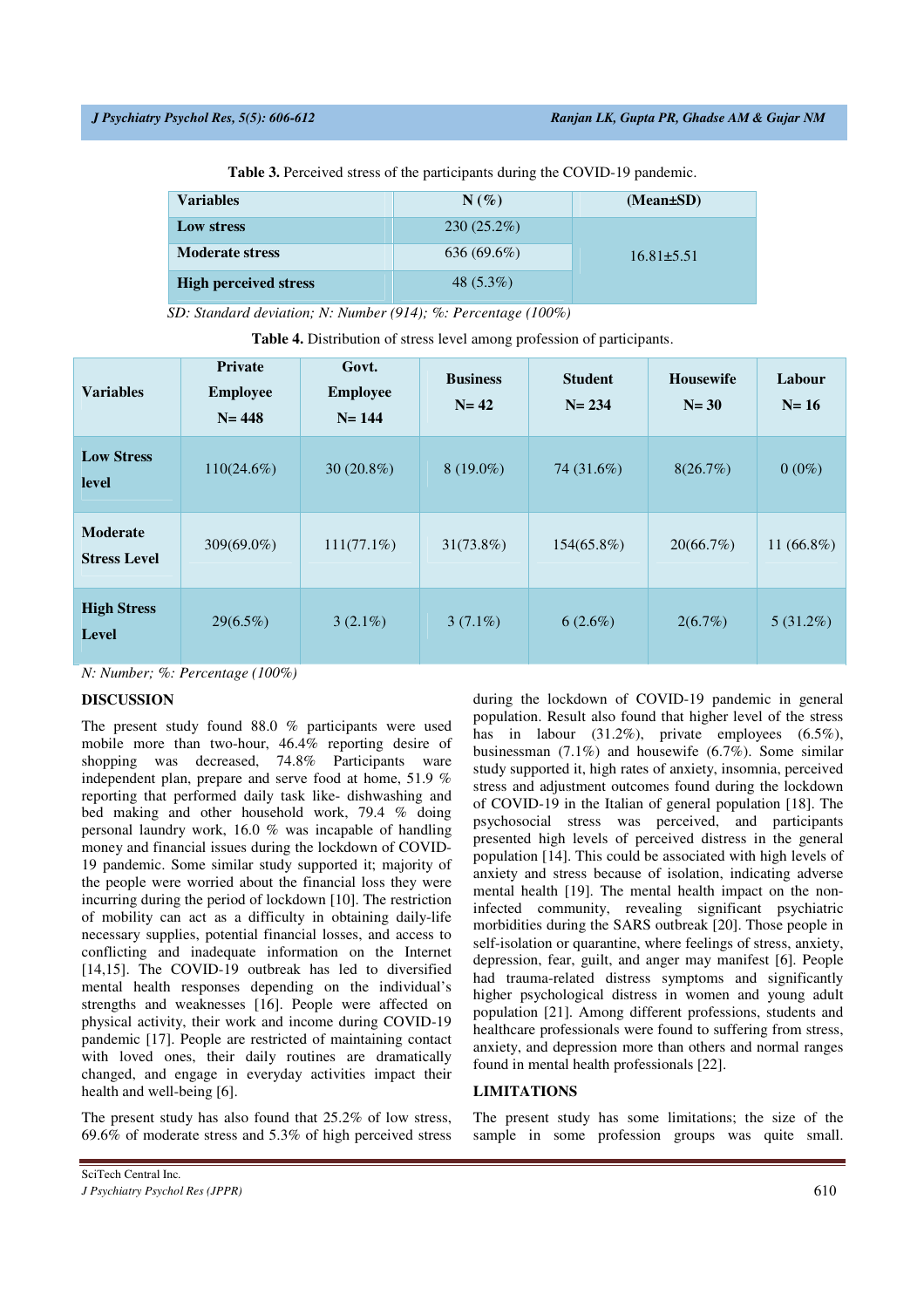Accidental sampling technique was used in the present study. Activity of daily living assessment was self-report. The longitudinal study may help to see long term effects of COVID-19 pandemic on job stress, job satisfaction, family conflicts and suicide ideation.

### **IMPLICATIONS**

The present admits that the general population is vulnerable to experience problems related to activities of daily living life and perceived stress while living in pandemic situation at home. The mental health professionals, policy makers and government can take step to secure physical and mental health of general population to impart effective in their daily life. They have to need stress management programs, online counseling facilities, adequate manpower supply, etc. for reduce their perceive stress and improve daily living life.

### **CONCLUSION**

The present study reveals activities of daily living and perceived stress are consequence mental health problems among Indian population during outbreak of the COVID-19 pandemic. The people experienced isolation, loss of social network, risk or infections to family members, decreased income, physical exhaustion, job insecurity and livelihood concerns. The uncertainty was in each age group about future as school, retail shops, entertainment sector remained closed. A great loss to the unorganized sector, private sector caused problems to the young adults.

### **REFERENCES**

- 1. Jin YH, Cai L, Cheng ZS, Cheng H, Deng T, et al. (2020) A rapid advice guideline for the diagnosis and treatment of 2019 novel coronavirus (2019-nCoV) infected pneumonia (standard version). Mil Med Res 7(1): 4.
- 2. Haleem A, Javaid M, Vaishya R (2020) Effects of COVID 19 pandemic in daily life. Curr Med Res Pract 10(2): 78-79.
- 3. Pietrobelli A, Pecoraro L, Ferruzzi A, Heo M, Faith M, et al. (2020) Effects of COVID 19 lockdown on lifestyle behaviors in children with obesity living in Verona, Italy: A longitudinal study. Obesity (Silver Spring) 28(8): 1382-1385.
- 4. India Lockdown Live Updates: PM Modi Announces 21 day Complete Lockdown from Midnight Tonight. Times India. Available online at: https://timesofindia.indiatimes.com/india/coronavirusin-india-live-updates-pm-modi-to-address-thenation/liveblog/74783769.cms
- 5. World Health Organization (WHO) Coronavirus Disease (COVID-19) Outbreak: Rights, Roles and Responsibilities of Health Workers, Including Key Considerations for Occupational Safety and Health. Accessed on: August 14, 2020. Available online at:

https://www.who.int/docs/defaultsource/coronaviruse/who-rights-roles-respon-hw-COVID-19.pdf

- 6. Altena E, Baglioni C, Espie CA, Ellis J, Gavriloff D, et al. (2020) Dealing with sleep problems during home confinement due to the COVID 19 outbreak: Practical recommendations from a task force of the European CBT I Academy. J Sleep Res 29(4): e13052.
- 7. Brooks SK, Webster RK, Smith LE, Woodland L, Wessely S, et al. (2020) The psychological impact of quarantine and how to reduce it: Rapid review of the evidence. Lancet 395: 912-920.
- 8. Choudhry V, Avinandan V (2020) Why COVID-19 Outbreak in India's Slums Will Be Disastrous for The Urban Poor. Accessed on: August 26, 2020. Available online at: https://www.outlookindia.com/website/story/opinion-COVID-19-outbreak-in-indias-slums-will-be-disastrousfor-the-urban-poor/350335
- 9. Hull JH, Loosemore M, Schwellnus M (2020) Respiratory health in athletes: Facing the COVID-19 challenge. Lancet Respir Med 8(6): 557-558.
- 10. Chakraborty K, Chatterjee M (2020) Psychological impact of COVID-19 pandemic on general population in West Bengal: A cross-sectional study. Indian J Psychiatry 62(3): 266-272.
- 11. Allen J, Balfour R, Bell R, Marmot M (2014) Social determinants of mental health. Int Rev Psychiatry 26(4): 392-407.
- 12. Xiang YT, Yang Y, Li W, Zhang L, Zhan Q, et al. (2020) Timely mental health care for the 2019 novel coronavirus outbreak is urgently needed. Lancet Psychiatry 7(3): 228-229.
- 13. Cohen S, Kamarack T, Mermelstein R, Williamson G, Oskamp S (1983) Quick Facts about the Tool. J Health Soc Behav 24: 386-396.
- 14. Taylor MR, Agho KE, Stevens GJ Raphael B (2008) Factors influencing psychological distress during a disease epidemic: Data from Australia's first outbreak of equine influenza. BMC Public Health 8(1): 347.
- 15. Reinecke L, Aufenanger S, Beutel ME, Dreier M, Quiring O, et al. (2017) Digital stress over the life span: The effects of communication load and internet multitasking on perceived stress and psychological health impairments in a German probability sample. Media Psychol 20(1): 90-115.
- 16. Wang C, Pan R, Wan X, Tan Y, Xu L, et al. (2020) Immediate psychological responses and associated factors during the initial stage of the 2019 coronavirus disease (COVID-19) epidemic among the general